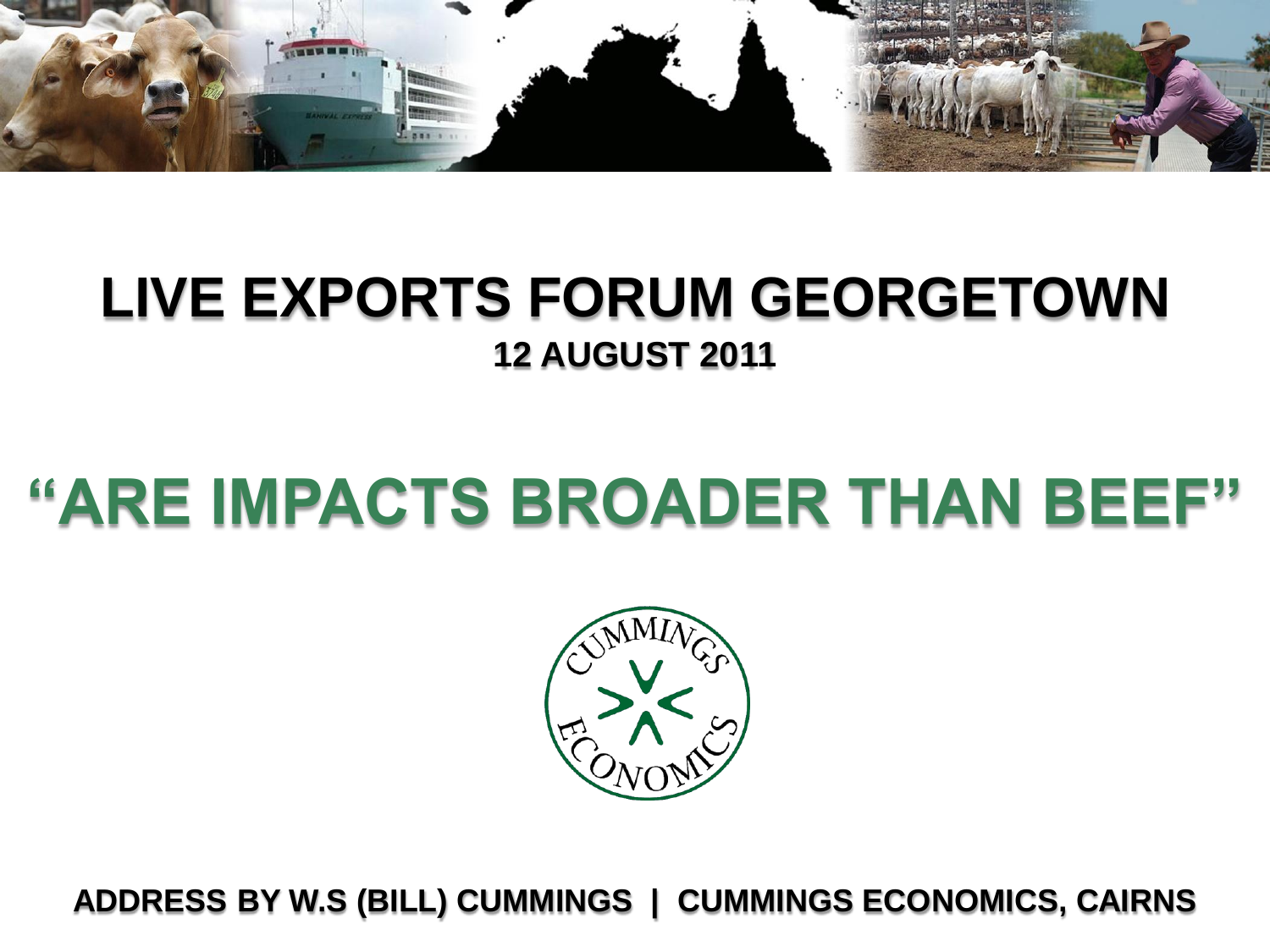### **LIVESTOCK INDUSTRIES**

#### **Value** (1) **of Livestock Production by Production Area**

|              | <b>Peninsula</b> | <b>Gulf</b> | <b>Tableland</b>   | <b>Wet</b><br><b>Tropics</b> | <b>Burdekin</b> | <b>North</b><br><b>West</b> | <b>Total</b>       |
|--------------|------------------|-------------|--------------------|------------------------------|-----------------|-----------------------------|--------------------|
| Cattle       | \$25.0 m         | \$190.2 m   | \$18.5 m           | \$19.5 m                     | \$11.0 m        | \$353.1 m                   | \$617.3 m          |
| Dairy        |                  |             | \$37.8 m           |                              |                 |                             | \$37.8 m           |
| Pork         |                  |             | \$3.7 <sub>m</sub> |                              |                 |                             | \$3.7 <sub>m</sub> |
| Poultry      |                  |             | \$4.5 m            |                              |                 |                             | \$4.5 m            |
| <b>Total</b> | \$25.0 m         | \$190.2 m   | \$64.5 m           | \$19.5 m                     | \$11.0 m        | \$353.1 m                   | \$663.3 m          |

•*Note: Excludes transport to markets elements. Source: DEEDI (Primary Industries Section).*

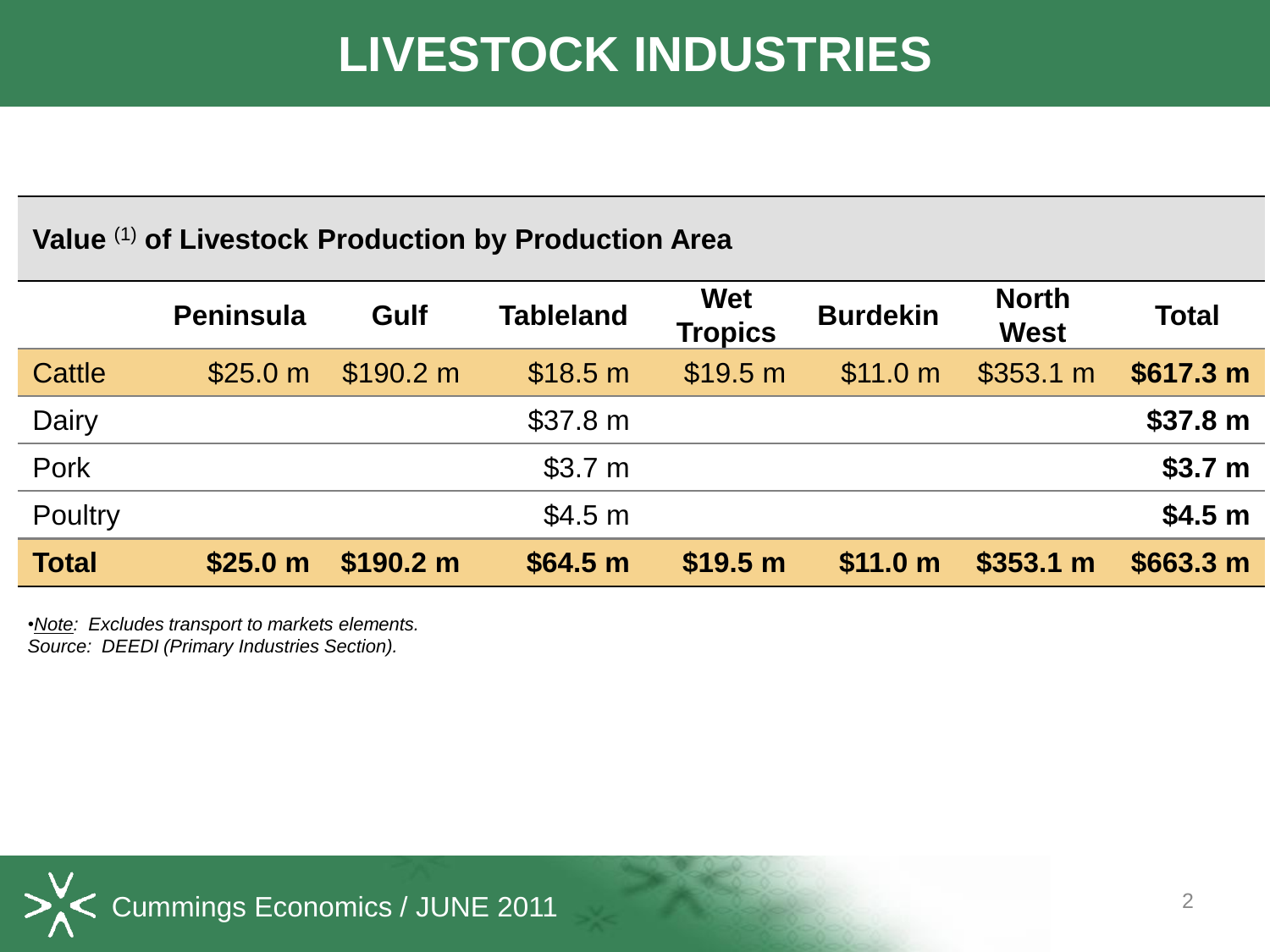### **LIVESTOCK INDUSTRIES**

#### **Value of Livestock Production by Statistical Division**

|                  | <b>Cattle</b> | <b>Dairy</b> | <b>Pork</b>        | <b>Poultry</b>     | <b>Total</b> |
|------------------|---------------|--------------|--------------------|--------------------|--------------|
| <b>Far North</b> | \$161 m       | \$37.8 m     | \$3.7 <sub>m</sub> | \$4.5 m            | \$207 m      |
| <b>North</b>     | \$120 m       |              |                    |                    | \$120 m      |
|                  | \$336 m       |              |                    |                    | \$336 m      |
| <b>Total</b>     | \$617 m       | \$37.8 m     | \$3.7 <sub>m</sub> | \$4.5 <sub>m</sub> | \$663 m      |

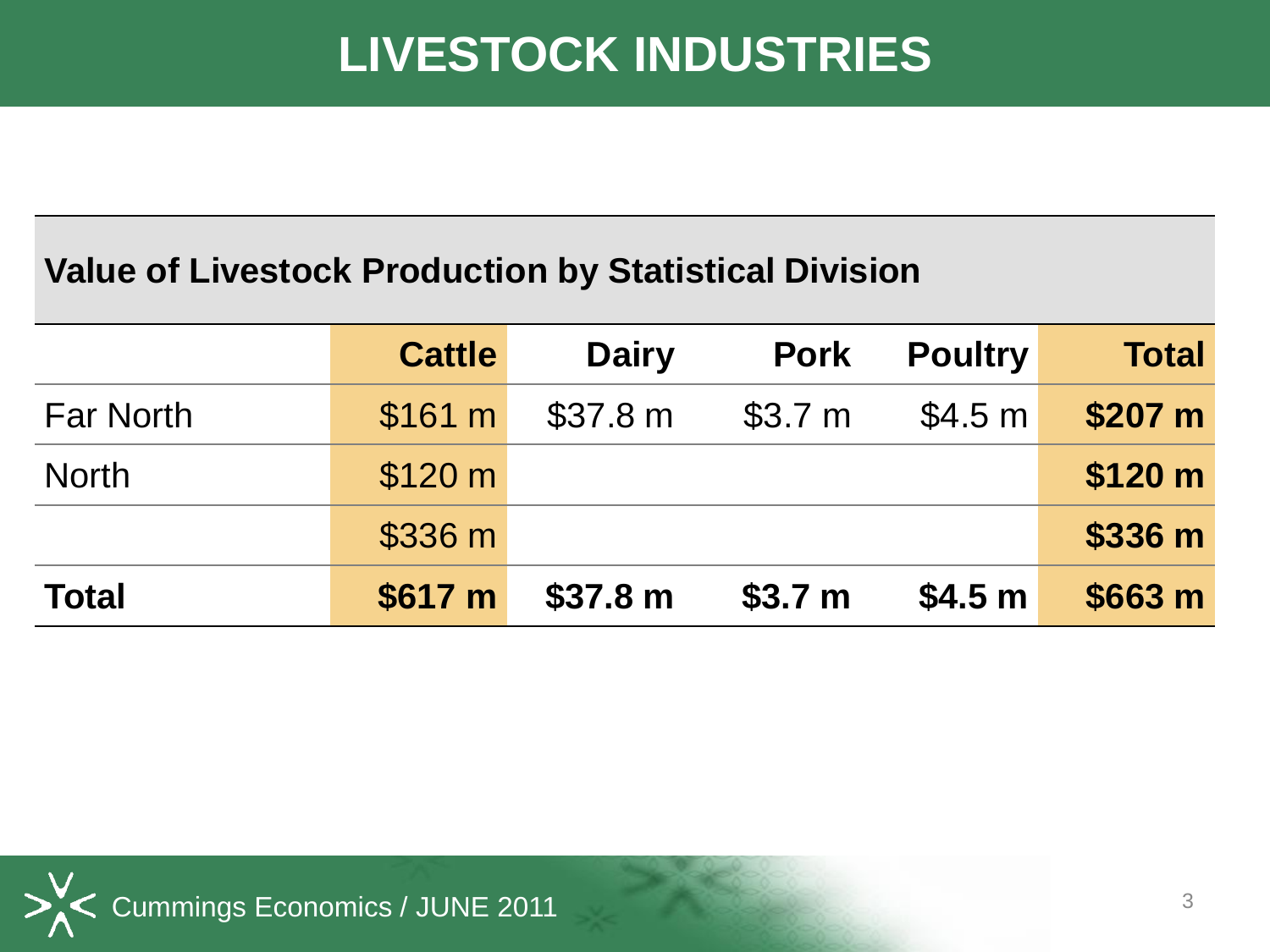## **EMPLOYMENT TO OUTPUT RATIO**

|                   | <b>Employment</b> | <b>Est Ratio Output</b><br>per Person Employed |
|-------------------|-------------------|------------------------------------------------|
| <b>Far North</b>  | 1,600             | \$130,000                                      |
| <b>North</b>      | 1,100             | \$110,000                                      |
| <b>North West</b> | 1,400             | \$240,000                                      |
| <b>Total</b>      | 4,100             | \$162,000                                      |

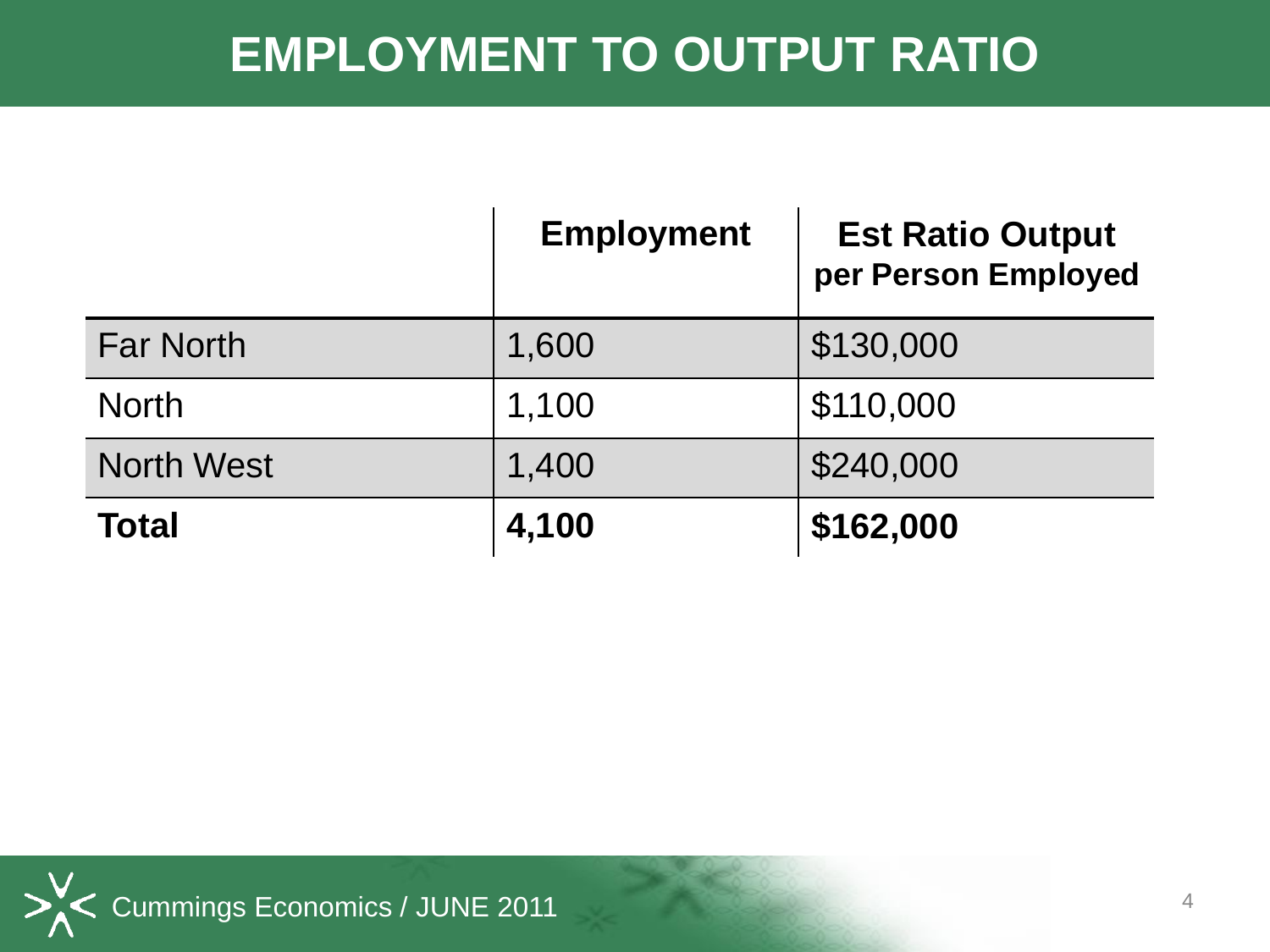## **POST FARM GATE**

### **CATTLE TRANSPORT (1)**

|                   | <b>Turnover</b> | <b>Employment</b> |
|-------------------|-----------------|-------------------|
| <b>Far North</b>  | \$7.4 m         | 60                |
| <b>North</b>      | \$6.5 m         | 50                |
| <b>North West</b> | \$17.7 m        | 140               |
| <b>Total</b>      | \$31.6 m        | 250               |

*(1) To meat works and export from region only*

### **MEATWORKS & PROCESSING**

|                  | <b>Value Added</b> | <b>Employment</b> |  |
|------------------|--------------------|-------------------|--|
| <b>Far North</b> | \$12 m             | 110               |  |
| <b>North</b>     | \$60 m             | 850               |  |

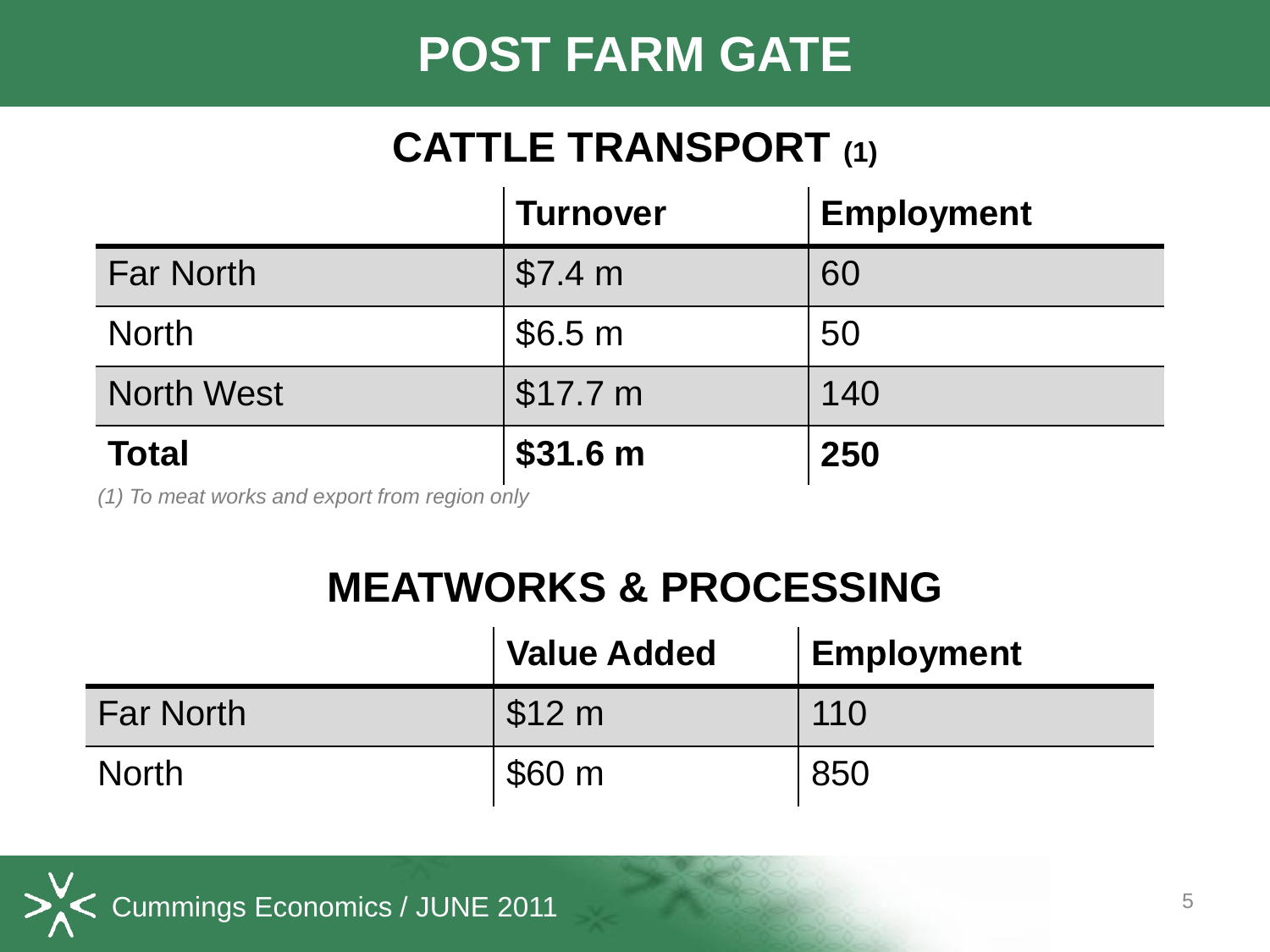## **SUMMARY OF POST-FARM GATE VALUE ADDING**

#### **Summary of Post-Farm Gate Value Adding**

|                               | <b>Est Post-Farm Gate Value Adding</b> |                          |                          |              |  |  |
|-------------------------------|----------------------------------------|--------------------------|--------------------------|--------------|--|--|
| <b>Industries</b>             | <b>Far North</b>                       | <b>North</b>             | <b>Northwest</b>         | <b>Total</b> |  |  |
| Sugar                         | \$140 m                                | \$300 m                  |                          | \$440 m      |  |  |
| <b>Cattle</b>                 |                                        |                          |                          |              |  |  |
| Processing                    | \$12 m                                 | \$60 m                   | ٠                        | \$72 m       |  |  |
| <b>Transport</b>              | \$7 m                                  | \$6 m                    | \$18 m                   | \$31 m       |  |  |
| Fruit & Vegetables            |                                        |                          |                          |              |  |  |
| Transport                     | \$62 m                                 | \$5 m                    | $\overline{\phantom{a}}$ | \$67 m       |  |  |
| <b>Other Livestock</b>        | \$80 m                                 | $\overline{\phantom{a}}$ | $\overline{\phantom{a}}$ | \$80 m       |  |  |
| Fishing & Forestry            | \$43 m                                 | \$7 m                    | \$1 m                    | \$51 m       |  |  |
| Other                         | \$46 m                                 | \$6 m                    |                          | \$52 m       |  |  |
| <b>Total</b>                  | \$390 m                                | \$384 m                  | \$19 <sub>m</sub>        | \$793 m      |  |  |
|                               |                                        | <b>Est Employment</b>    |                          |              |  |  |
| Sugar                         | 800                                    | 1,700                    | $\overline{\phantom{a}}$ | 2,500        |  |  |
| <b>Cattle</b>                 |                                        |                          |                          |              |  |  |
| Processing                    | 110                                    | 850                      |                          | 960          |  |  |
| <b>Transport</b>              | 60                                     | 50                       | 140                      | 250          |  |  |
| Fruit & Vegetables            |                                        |                          |                          |              |  |  |
| Transport                     | 470                                    | 35                       | $\overline{\phantom{a}}$ | 505          |  |  |
| <b>Other Livestock</b>        | 360                                    | $\overline{\phantom{a}}$ | $\overline{\phantom{a}}$ | 360          |  |  |
| <b>Fishing &amp; Forestry</b> | 329                                    | 51                       | 8                        | 388          |  |  |
| Other                         | 265                                    | 50                       |                          | 315          |  |  |
| <b>Total</b>                  | 2,394                                  | 2,736                    | 148                      | 5,278        |  |  |



External Cummings Economics / JUNE 2011 6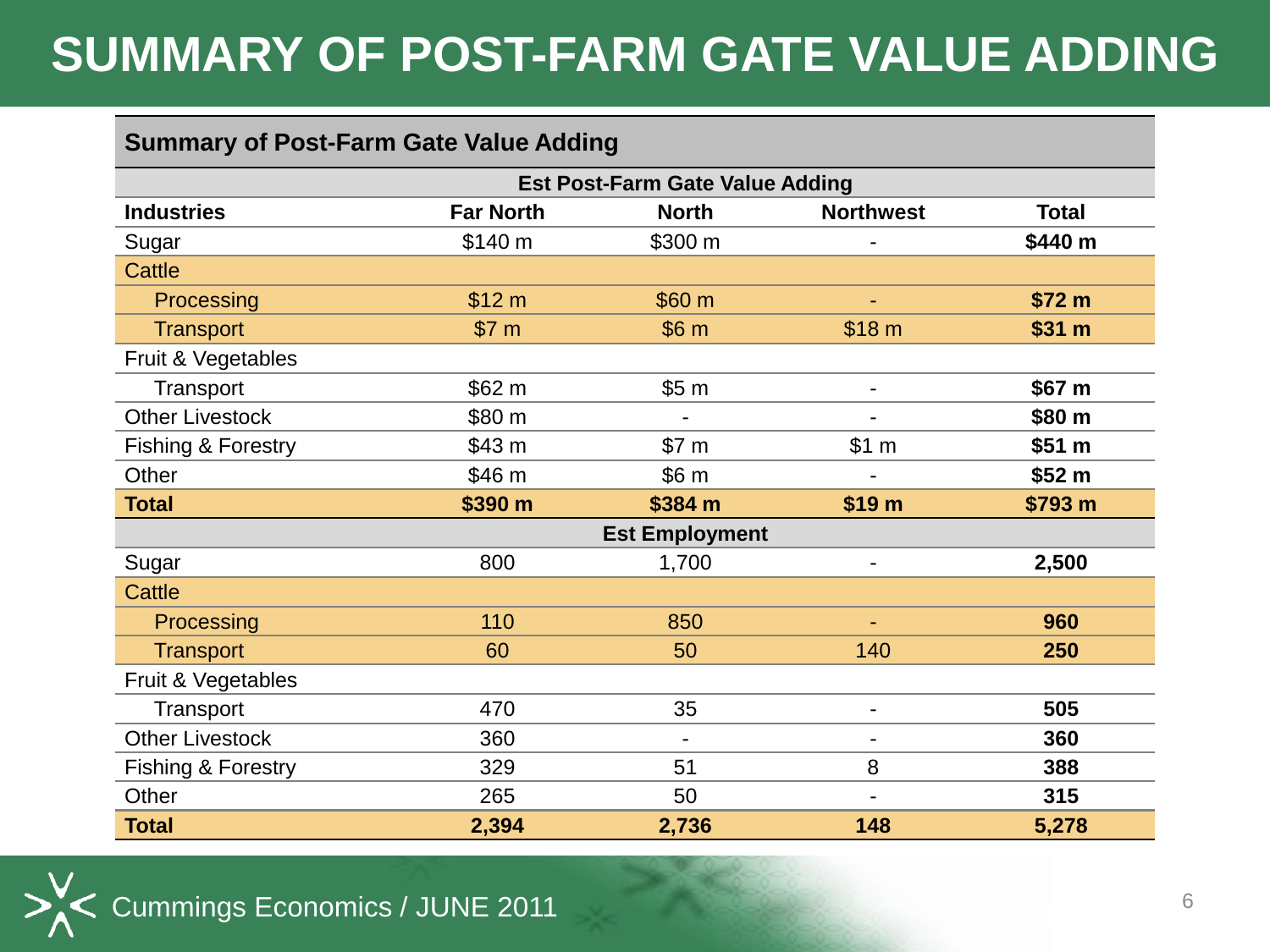### **SUMMARY ASSOCIATED ACTIVITY**

#### **Summary of Associated Activities Value Adding**

|                            |                  | <b>Est Value Added</b> |                  |              |
|----------------------------|------------------|------------------------|------------------|--------------|
|                            | <b>Far North</b> | <b>North</b>           | <b>Northwest</b> | <b>Total</b> |
| <b>Government Services</b> | \$35 m           | \$17 m                 | \$2 m            | \$54 m       |
| Education                  | \$6 m            | \$26 m                 | \$1 m            | \$33 m       |
| <b>Total</b>               | \$41 m           | \$43 m                 | \$3 m            | \$87 m       |
|                            |                  | <b>Est Employment</b>  |                  |              |
| <b>Government Services</b> | 308              | 148                    | 15               | 471          |
| Education                  | 52               | 156                    | 5                | 213          |
| <b>Total</b>               | 360              | 304                    | 20               | 684          |

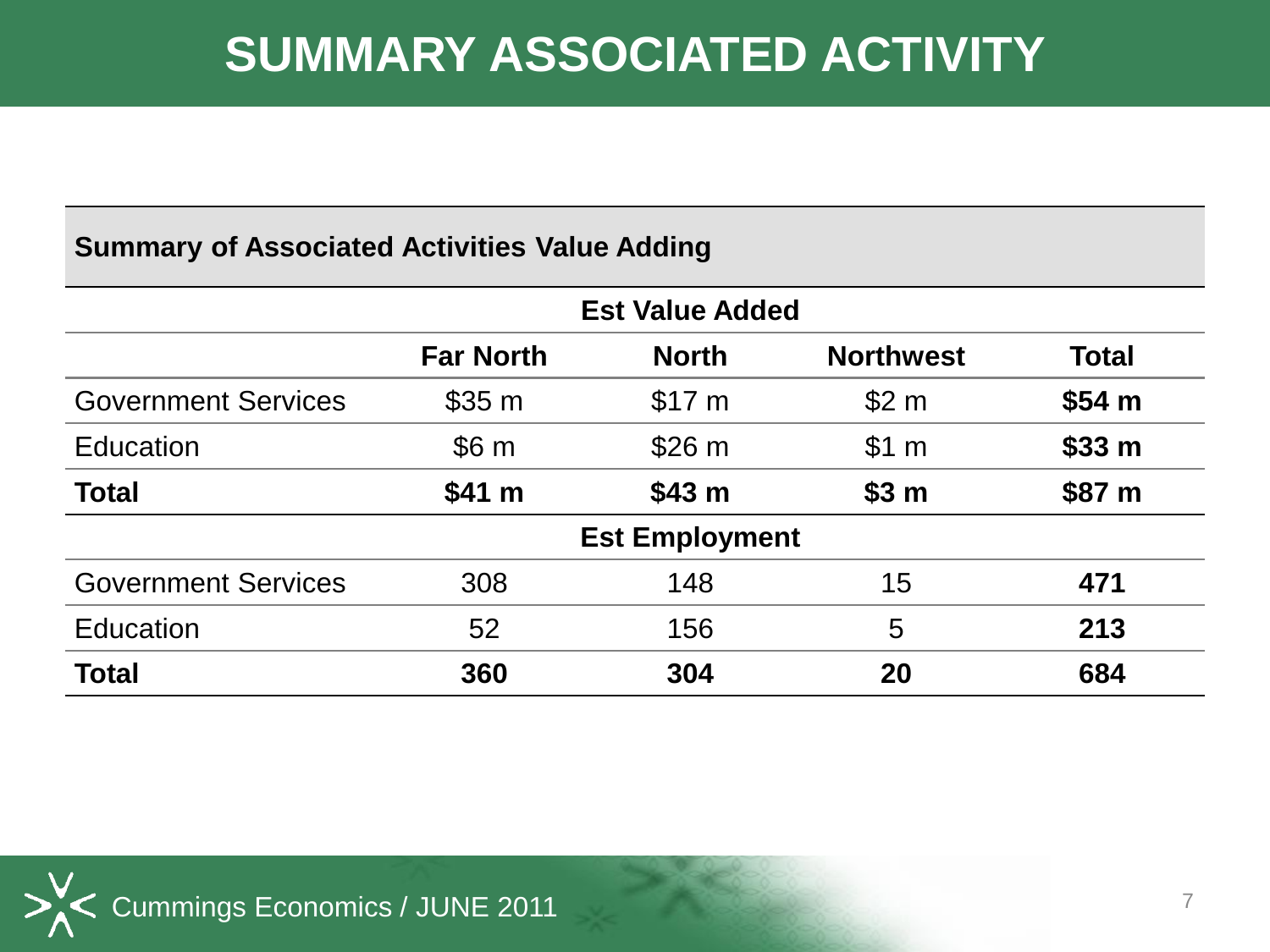

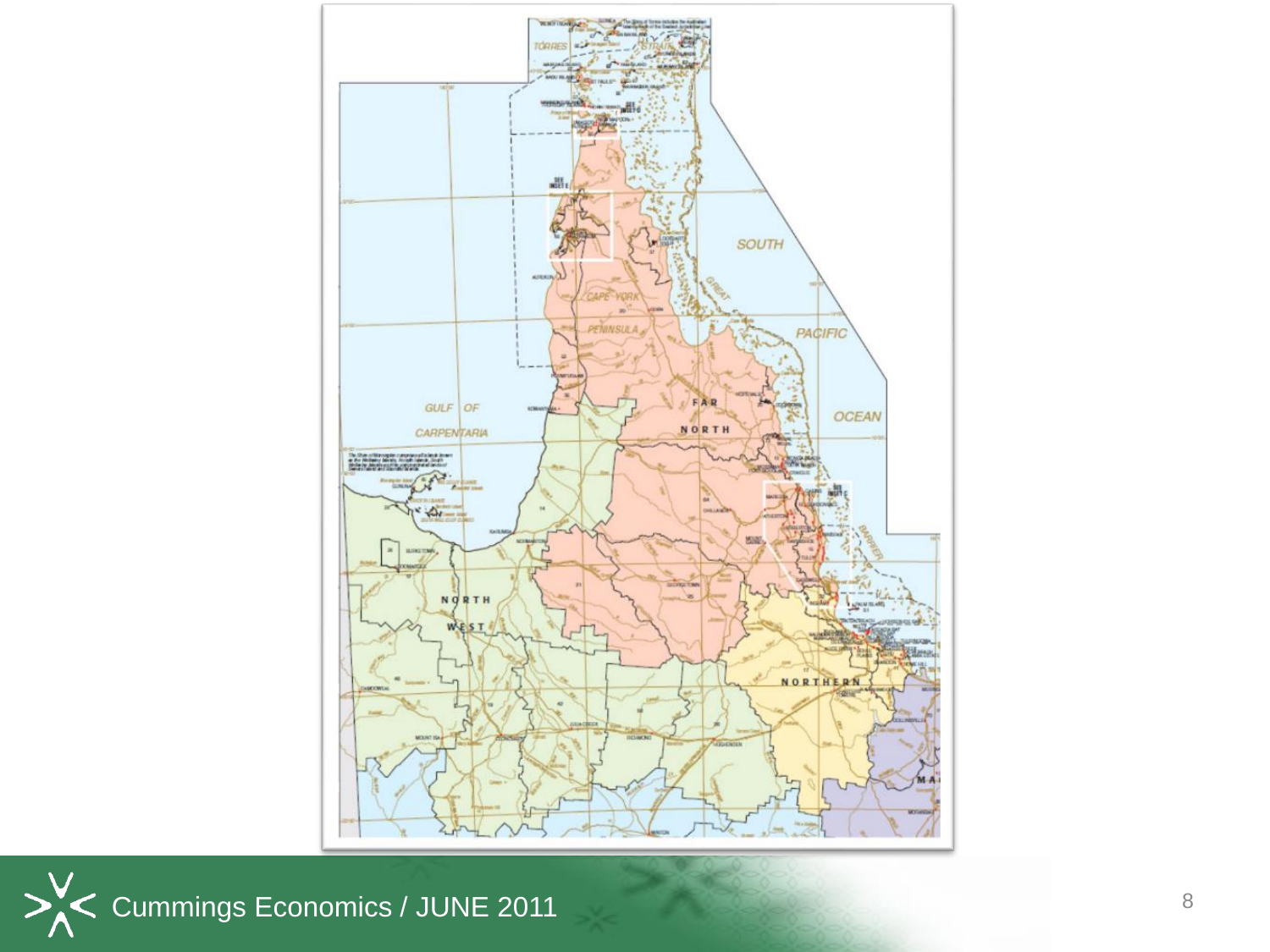### **VALUE ADDED BY PRIMARY INDUSTRIES TO THE REGIONAL ECONOMY**

| <b>Calculation of Total Value Added to the Economy \$M</b> |                         |                                    |                     |                                    |                          |                                    |  |
|------------------------------------------------------------|-------------------------|------------------------------------|---------------------|------------------------------------|--------------------------|------------------------------------|--|
|                                                            | <b>Far North Region</b> |                                    | <b>North Region</b> |                                    | <b>North West Region</b> |                                    |  |
|                                                            | <b>Output</b>           | <b>Total Value</b><br><b>Added</b> | <b>Output</b>       | <b>Total Value</b><br><b>Added</b> | <b>Output</b>            | <b>Total Value</b><br><b>Added</b> |  |
| Grains                                                     | $\overline{7}$          | 5.4                                | $\overline{2}$      | 1.5                                |                          |                                    |  |
| <b>Beef cattle</b>                                         | 160                     | 158.2                              | 120                 | 109.1                              | 336                      | 296.7                              |  |
| Dairy cattle                                               | 38                      | 33.1                               |                     |                                    |                          |                                    |  |
| Pigs                                                       | 4                       | 3.8                                |                     |                                    |                          |                                    |  |
| Poultry                                                    | 5                       | 4.4                                |                     |                                    |                          |                                    |  |
| Other agriculture                                          | 905                     | 913.1                              | 701                 | 721.3                              |                          |                                    |  |
| Forestry and logging                                       | $\overline{2}$          | 2.3                                |                     |                                    |                          |                                    |  |
| <b>Commercial fishing</b>                                  | 207                     | 170.9                              | 42                  | 35.4                               | 15                       | 12.0                               |  |
| Meat and meat products                                     | 55                      | 62.5                               | 60                  | 67.8                               |                          |                                    |  |
| Dairy products                                             | 35                      | 35.6                               |                     |                                    |                          |                                    |  |
| Fruit and vegetable products                               | 21                      | 19.6                               | 6                   | 5.8                                |                          |                                    |  |
| Other food products                                        | 141                     | 137.1                              | 273                 | 268.7                              |                          |                                    |  |
| Other manufacturing                                        | 8                       | 8.2                                | 4                   | 0.9                                |                          |                                    |  |
| Wholesale trade                                            | 43                      | 46.6                               | 12                  | 13.1                               | 1                        | 0.8                                |  |
| Road transport                                             | 71                      | 71.1                               | 12                  | 12.3                               | 18                       | 17.1                               |  |
| Services to transport, storage                             | 16                      | 16.2                               | 26                  | 26.9                               |                          |                                    |  |
| Government administration                                  | 35                      | 47.3                               | 17                  | 23.5                               | 1                        | 2.5                                |  |
| Education                                                  | 6                       | 9.1                                | 26                  | 39.9                               | 1                        | 1.5                                |  |
| <b>Total</b>                                               | \$1,761                 | \$1,744.5                          | \$1,296             | \$1,326.2                          | \$373                    | \$330.6                            |  |

External committee of the UNIX Cummings Economics / JUNE 2011 9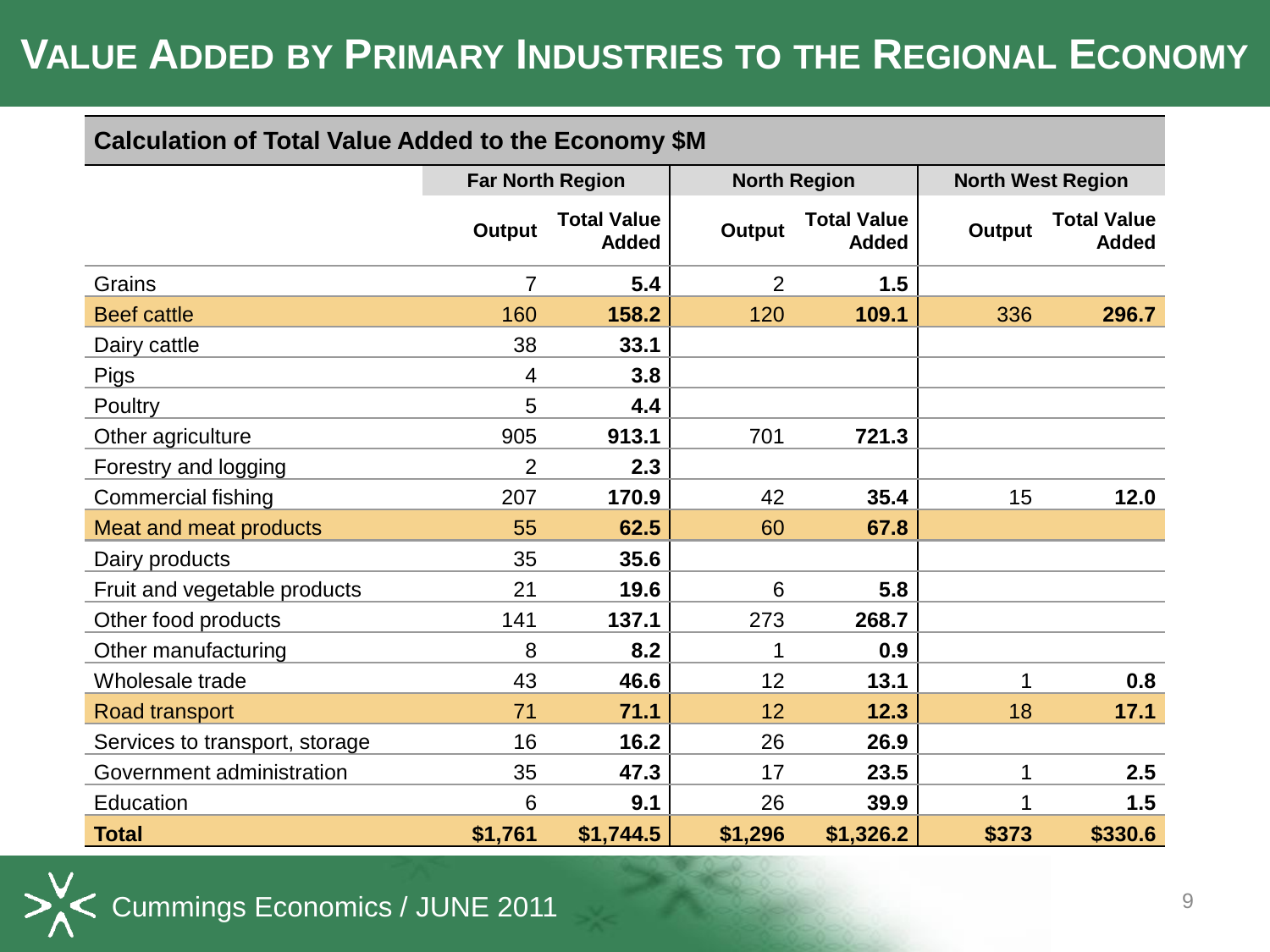## **EMPLOYMENT GENERATED**

#### **Calculation of Total Employment Generated in the Region**

|                                   | <b>Far North Region</b> |              | <b>North Region</b> |              | <b>North West Region</b> |              |
|-----------------------------------|-------------------------|--------------|---------------------|--------------|--------------------------|--------------|
|                                   | <b>Initial</b>          | <b>Total</b> | <b>Initial</b>      | <b>Total</b> | <b>Initial</b>           | <b>Total</b> |
| Grains                            | 31                      | 57.41        | 11                  | 20.14        |                          | 0.00         |
| <b>Beef cattle</b>                | 1324                    | 2025.72      | 1100                | 1739.10      | 1400                     | 1950.20      |
| Dairy cattle                      | 309                     | 497.18       |                     | 0.00         |                          | 0.00         |
| Pigs                              | 30                      | 38.76        |                     | 0.00         |                          | 0.00         |
| Poultry                           | 37                      | 63.01        |                     | 0.00         |                          | 0.00         |
| Other agriculture                 | 4169                    | 6491.13      | 2389                | 3777.01      |                          | 0.00         |
| Forestry and logging              | 40                      | 89.44        |                     | 0.00         |                          | 0.00         |
| Commercial fishing                | 740                     | 1481.46      | 370                 | 758.13       | 100                      | 181.10       |
| Meat & meat products              | 350                     | 912.45       | 850                 | 2215.95      |                          | 0.00         |
| Dairy products                    | 120                     | 418.20       |                     | 0.00         |                          | 0.00         |
| Fruit & vegetable products        | 130                     | 375.05       | 50                  | 144.25       |                          | 0.00         |
| Other food products               | 791                     | 3111.79      | 1552                | 6105.57      | 80                       | 0.00         |
| Other manufacturing               | 60                      | 185.94       | 5                   | 16.32        |                          | 0.00         |
| Wholesale trade                   | 322                     | 903.85       | 46                  | 130.92       | 8                        | 18.82        |
| Road transport                    | 530                     | 1217.41      | 85                  | 199.49       | 140                      | 291.76       |
| Services to transport,<br>storage | 91                      | 291.47       | 148                 | 487.07       |                          | 0.00         |
| Government administration         | 308                     | 688.07       | 148                 | 355.64       | 15                       | 30.92        |
| Education                         | 52                      | 91.16        | 156                 | 276.59       | 5                        | 8.16         |
| <b>Total</b>                      | 9434                    | 18939.50     | 6910                | 16226.18     | 1668                     | 2480.96      |



Cummings Economics / JUNE 2011 10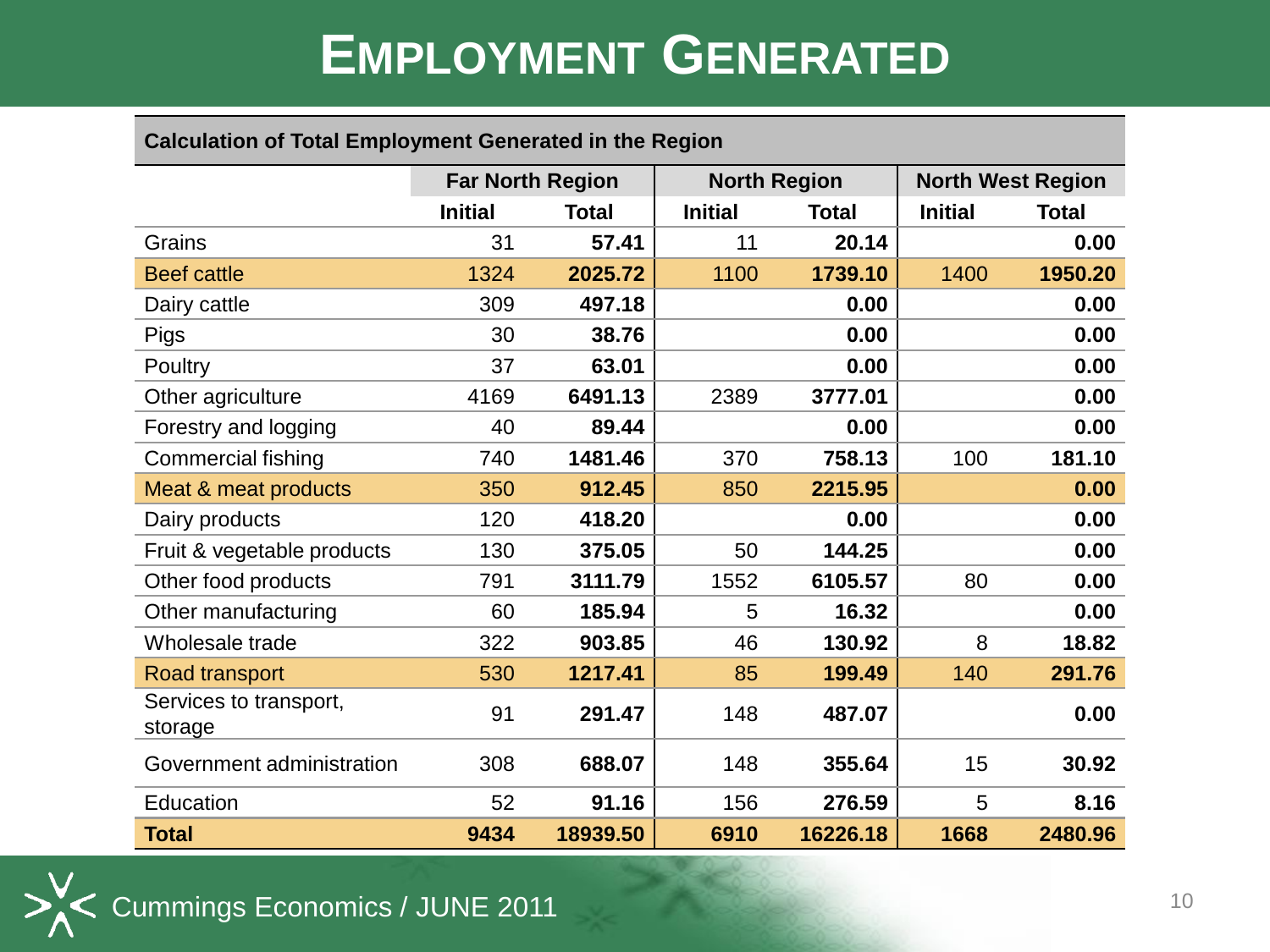## **SOME COMPARISONS**

#### **Input Structure of Industries Total Value of Output**

|                                            | <b>Other Agriculture</b> | <b>Mining Non Ferrous Ores</b> |
|--------------------------------------------|--------------------------|--------------------------------|
| Intermediate Inputs                        | 33%                      | 34%                            |
| Compensation<br><b>Employees</b>           | 18%                      | 9%                             |
| <b>Gross Operating</b><br><b>Surpluses</b> | 43%                      | 50%                            |
| Other                                      | 6%                       | 7%                             |
| <b>Total</b>                               | 100%                     | 100%                           |

#### **Estimated Total Turnover Compared – Primary Industries & Tourism**

|               | <b>Primary Industries</b> | Visitor Expenditure (1) |  |
|---------------|---------------------------|-------------------------|--|
| <b>Region</b> | 2008/09                   | 2009                    |  |
| Far North     | $$1,758 \text{ m}$        | $$2,554 \text{ m}$      |  |
| <b>North</b>  | $$1,326 \text{ m}$        | \$577 m                 |  |
|               | \$373 m                   | nsr $(2)$               |  |
| <b>Total</b>  | $$3,457$ m                | $$3,131 \text{ m}$      |  |

(1) *Source: Tourism Research .*  (2) *nsr – not separately recorded.*

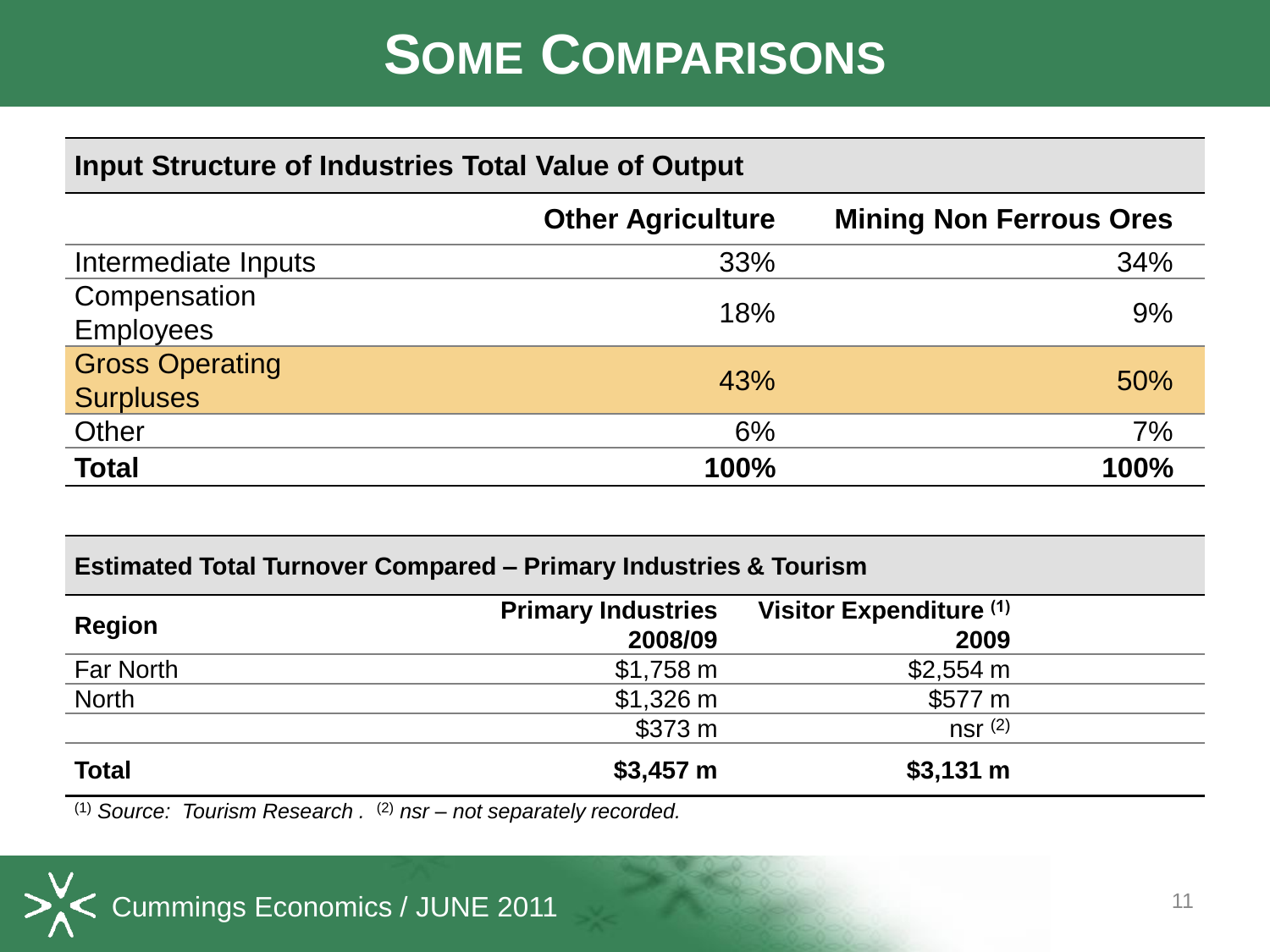## **SURVEY RESULTS – WHERE FROM**

| <b>Name</b>                     | Tableland/<br><b>Area</b> | <b>Townsville/Charters</b><br><b>Towers Area</b> | Georgetown | <b>Other</b> |
|---------------------------------|---------------------------|--------------------------------------------------|------------|--------------|
| <b>Main Shopping</b>            |                           |                                                  |            |              |
| Along Road                      | 46%                       | 48%                                              | 6%         |              |
| West of                         | 69%                       | 31%                                              |            |              |
| <b>Vehicle Equipment Repair</b> |                           |                                                  |            |              |
| Along Road                      | 38%                       | 54%                                              | 8%         |              |
| West of                         | 72%                       | 24%                                              | 4%         |              |
| <b>Medical</b>                  |                           |                                                  |            |              |
| Along Road                      | 39%                       | 28%                                              | 11%        | 22% (RFDS)   |
| West of                         | 58%                       | 24%                                              | 18%        |              |
| <b>Legal Services</b>           |                           |                                                  |            |              |
| Along Road                      | 50%                       | 50%                                              |            |              |
| West of                         | 50%                       | 50%                                              |            |              |
| <b>Schooling</b>                |                           |                                                  |            |              |
| Along Road                      | $-$ %                     | 89%                                              | 11%        |              |
| West of                         | 13%                       | 79%                                              | 9%         |              |
| <b>Accounting</b>               |                           |                                                  |            |              |
| Along Road                      | 54%                       | 43%                                              | 3%         |              |
| West of                         | 47%                       | 35%                                              |            | 18%          |
| <b>Fuel</b>                     |                           |                                                  |            |              |
| Along Road                      | 84%                       | 16%                                              | 10%        |              |
| West of                         | 58%                       | 8%                                               | 33%        |              |